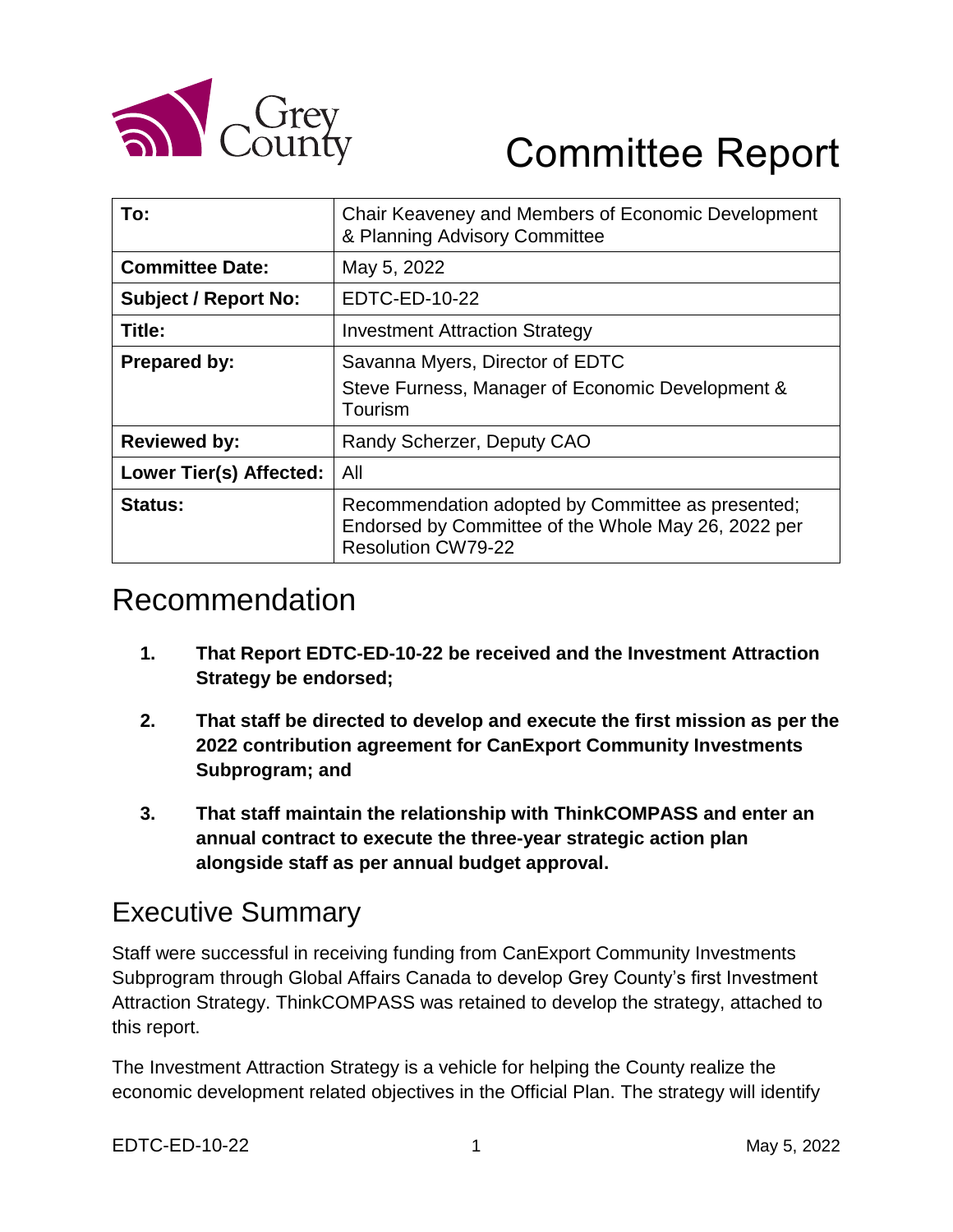how investment attraction can play a role in helping Grey County create and maintain a growing and diversified economy.

To achieve this goal, the strategy will target two primary approaches to investment, including Business Retention and Expansion (BR+E) and Foreign Direct Investment (FDI).

### Background and Discussion

Investment attraction as a whole, will help to diversify the economic base of Grey County. This region is growing very quickly, mostly however, through residential development. To plan for and provide sustainable growth, Grey County needs to find a balance. Focusing on opportunities that bring economic diversity, will not only support employment and wages, but will also balance assessment ratios and enable community well-being.

Grey County has a wide reaching and deep-rooted entrepreneurial spirit. Given that 70% of the businesses in Grey County are home-based or sole proprietors, it is common practice for individuals to start and operate personal businesses. Eventually, many of these individuals secure employment when the right opportunity arises, demonstrating a labour churn that often goes unnoticed. This churn in many ways is responsible for supporting employment growth amongst key employers and large companies, even though the reported unemployment rate hovers at near fullemployment.

Grey County also has a history of collective effort and cluster development, where organizations such as Excellence in Manufacturing Consortium (EMC) and the Bluewater Wood Alliance, now the Wood Manufacturing Cluster of Ontario (WMCO) were born. These entrepreneurial and collective attitudes and approaches are key to influencing and driving further investment in the County.

Two primary approaches to investment targeted through this strategy includes Business Retention and Expansion (BR+E) and Foreign Direct Investment (FDI). Grey County has a strong history of BR+E practices. This strategy is therefore completely wrapped in a retention focus given the high importance and care Grey County and its member municipalities place on existing businesses.

FDI is regarded as yet another tool that staff can now lean on to support existing business through targeted investment attraction. This practice, however, is relatively new to the Grey County team and requires a more detailed toolkit for success. Nevertheless, their investment attraction efforts will focus on:

- Sectors and foreign markets that generate a high return on investment;
- Align with provincial and federal government priorities;

EDTC-ED-10-22 2 May 5, 2022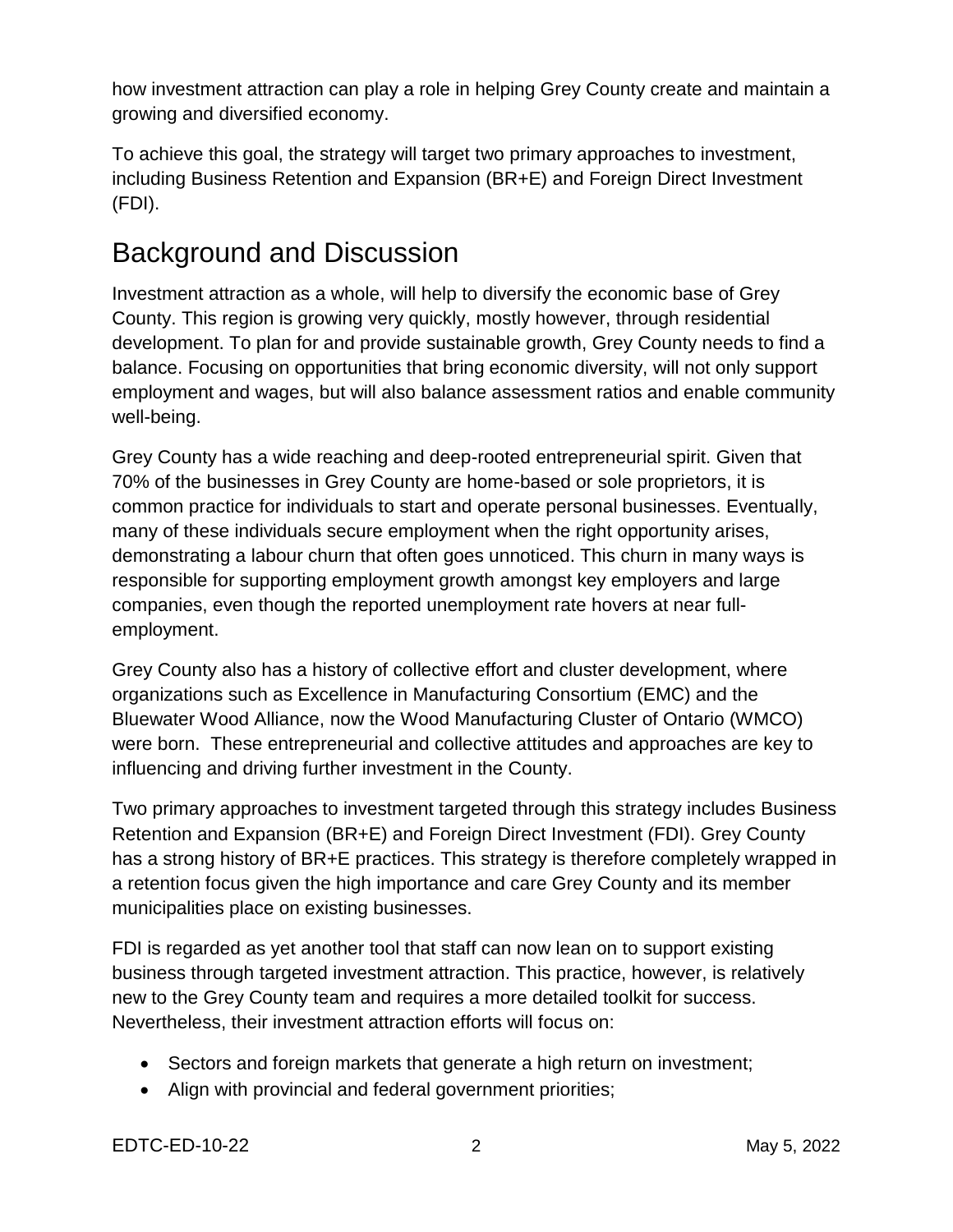- Leverage local strengths; and
- Bring broad economic benefits to improve sector diversity throughout the County.

The business opportunities that are of particular relevance for the County fall into four broad categories including:

- Agri-food companies;
- Clean-technology companies (hydrogen, energy storage, nuclear supply chain and isotope exports);
- Knowledge-based companies; and
- Tourism related companies.

The categories above have been identified through data and peer review to determine areas of concentration for staff to proactively target efforts. That said, where other opportunities arise, staff will apply the same investment attraction practice.

Regardless of the approach, a shared vision of Grey County at the local level is critical. The ability to clearly articulate real business opportunities that can be qualified and quantified are vital to leveraging Grey County's success in attracting investment.

#### **Why Now?**

Over the past 30 years, Grey County has experienced relatively low growth. In the past five years, growth has accelerated significantly, mostly through residential development. It is important to develop the employment side strategically, in order to find balance and achieve sustainable growth for our communities. This is an important achievement for the County as per the vision set forth through the Official Plan.

Staff believe in a collective objective, with distinct roles for stakeholders who operate as a team. Over the years, this approach has been effectively demonstrated by other jurisdictions and organizations such as Southwestern Ontario Marketing Alliance (SOMA), Niagara Region, Greater Toronto Marketing Alliance (GTMA) and others, where investment attraction has been warranted by market conditions.

Today, Grey County finds itself in a position to be able to enter this market and actively pursue investment attraction to better support existing businesses, build the supply chain and welcome new investment.

The County's previous Economic Development Strategy (2015-2020) focused on Investment Readiness to set the necessary foundation. This Investment Attraction Strategy builds on the branding, inventory and labour force work that has already been completed and is being actioned by county and municipal staff collectively. Collectively, Grey County is ready to take the next step and pursue Investment Attraction.

#### **First Investment Mission**

EDTC-ED-10-22 3 May 5, 2022